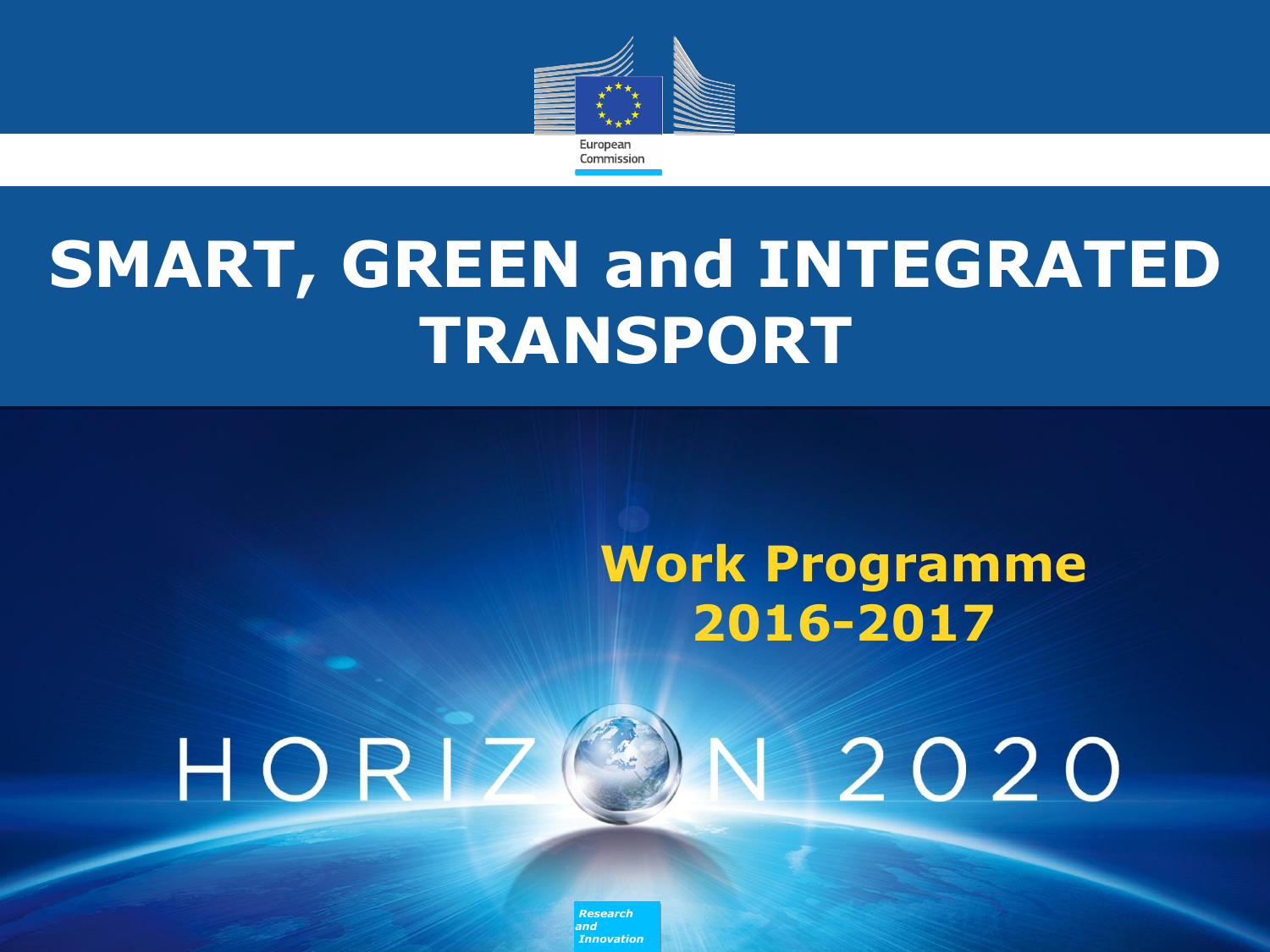

### **First calls published: 15/10/1015 All Transport 2016 calls now open! Transport Work programme 2016-2017 An overview**

**Budget : EUR 938 mio – 450 mio in 2016 3 main calls – 55 topics** 

**Call "Automated Road Transport" Indicative budget: EUR 114 mio (64 mio in 2016)**

**Call "Green Vehicles" Indicative budget: EUR 206,5 mio (78.5 mio in 2016)** 

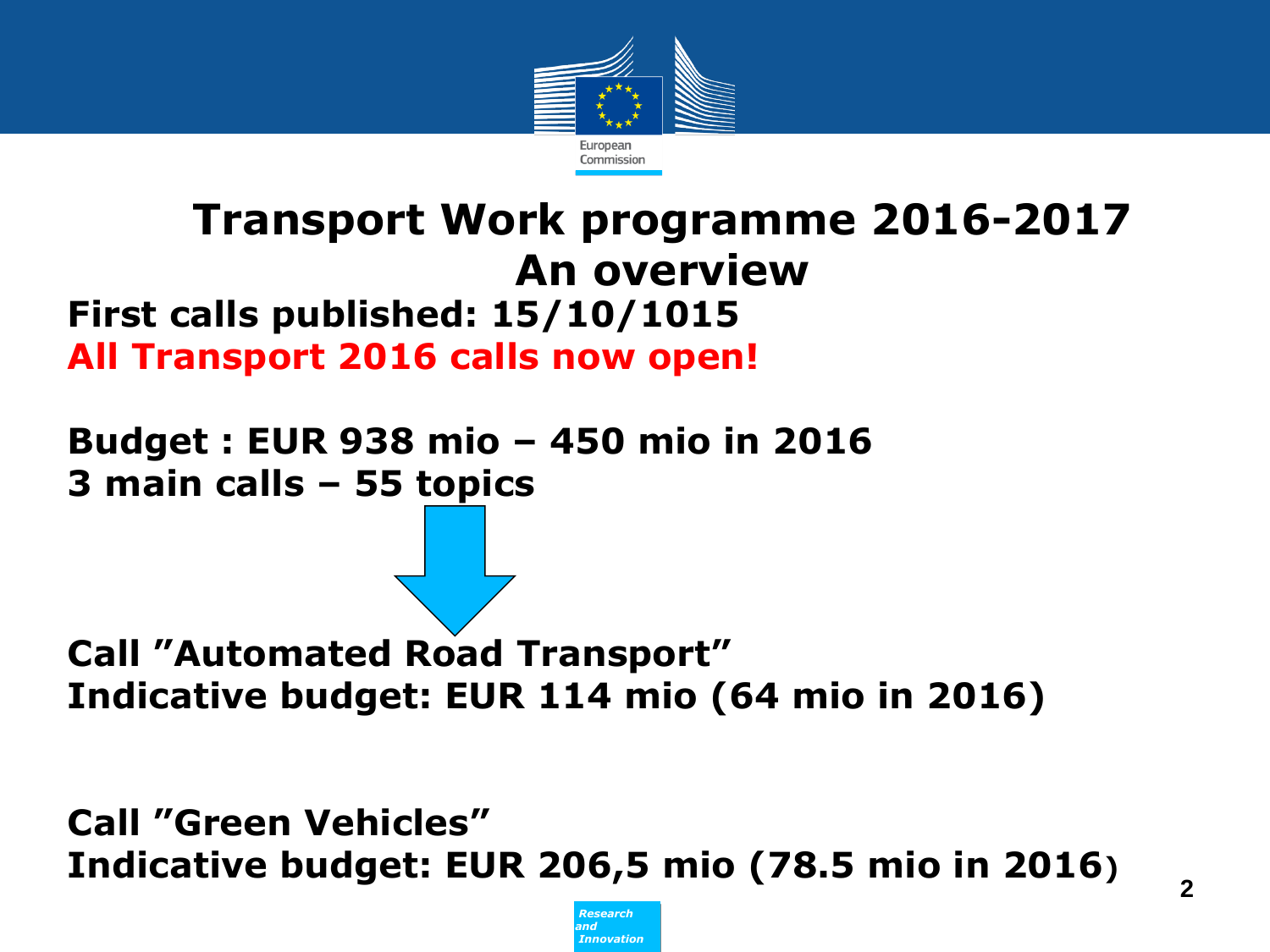

## **Transport Work programme 2016-2017 What"s new?**

- **New call on Automation in road transport**
- **New R&I area on Safety**
- **Two inducement prizes for the "Cleanest engine"**
- **More emphasis on socio-economic aspects, behavioural research and forward-looking activities**
- **International cooperation in many selected topics (US, China, Brazil, Africa)**

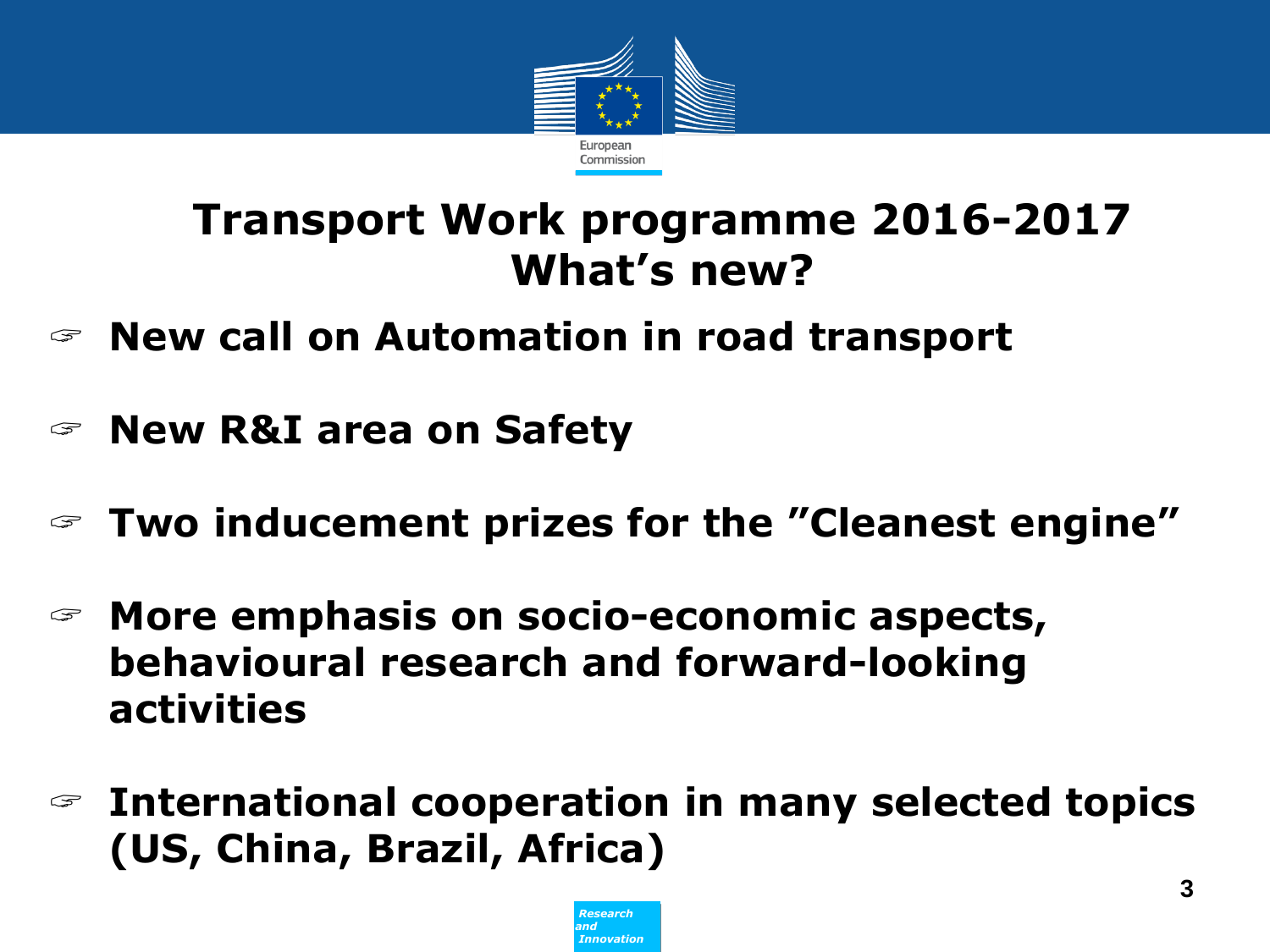

## **Mobility for Growth - URBAN TRANSPORT**

| <b>Topic</b> | Title<br>type                                                                                                                                | <b>Action</b> | မ္မ<br>G     | <b>Budget</b><br>(EUR Mio) |      |
|--------------|----------------------------------------------------------------------------------------------------------------------------------------------|---------------|--------------|----------------------------|------|
|              |                                                                                                                                              |               | Sta          | 2016                       | 2017 |
| $MG-4.1$     | Increasing the take up and scale-up of<br>innovative solutions to achieve<br>sustainable urban mobility                                      | ΙA            | 2            |                            | 22   |
| $MG-4.2$     | Supporting "smart electric mobility" in<br><b>cities</b>                                                                                     | ΙA            | 2            |                            |      |
| $MG-4.3$     | Innovative approaches for integrating<br>urban nodes in the TEN-T core network<br>corridors                                                  | <b>CSA</b>    | 1            |                            | 2    |
| $MG-4.4$     | <b>Facilitating public procurement of</b><br>innovative sustainable transport and<br>urban mobility solutions                                | <b>CSA</b>    | $\mathbf{1}$ | $\overline{2}$             |      |
| $MG-4.5$     | New ways of supporting development<br>and implementation of neighbourhood-<br>level and urban-district-level transport<br><b>innovations</b> | RIA           | 2            | 10                         |      |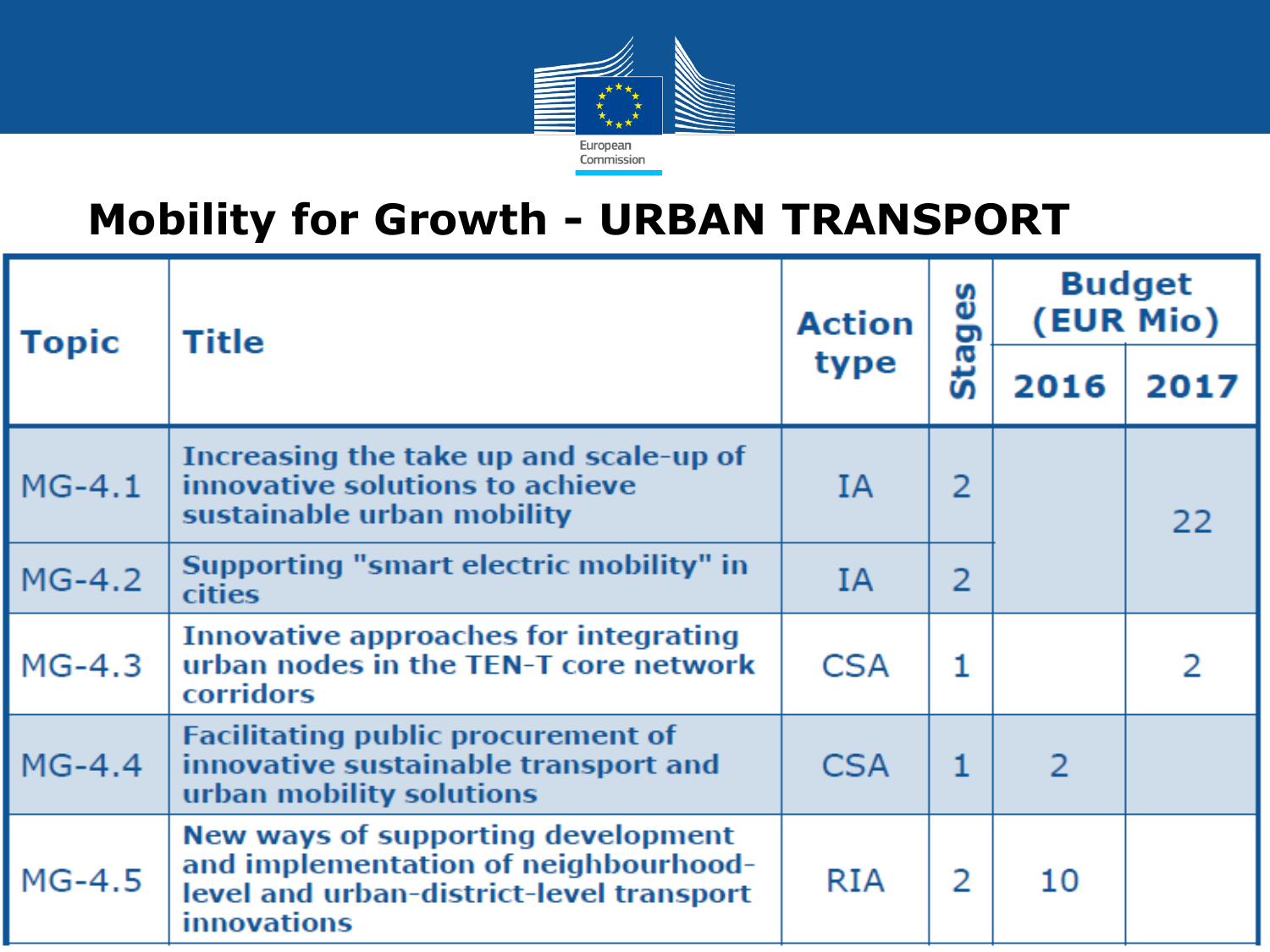

## **Mobility for Growth - LOGISTICS**

| <b>Topic</b> | Title                                                                                       | <b>Action</b> | n<br>نة<br>o       |                   | <b>Budget</b><br>(EUR Mio) |
|--------------|---------------------------------------------------------------------------------------------|---------------|--------------------|-------------------|----------------------------|
|              |                                                                                             | type          | œ<br>ູ້ທີ່<br>2016 | 2017              |                            |
| $MG-5.1$     | <b>Networked and efficient</b><br>logistics clusters                                        | <b>RIA</b>    | 2                  | $12 \overline{ }$ |                            |
| $MG-5.2$     | <b>Innovative ICT solutions for</b><br>future logistics operations                          | $RIA-$        |                    |                   | $\div 12$                  |
| $MG-5.4$     | <b>Potential of the physical</b><br>internet                                                | RIA-<br>+ CSA | $\overline{2}$     |                   | → 1                        |
| $MG-5.3$     | <b>Promoting the deployment of</b><br>green transport, towards Eco-<br>labels for logistics | <b>CSA</b>    |                    | $\mathcal{L}$     |                            |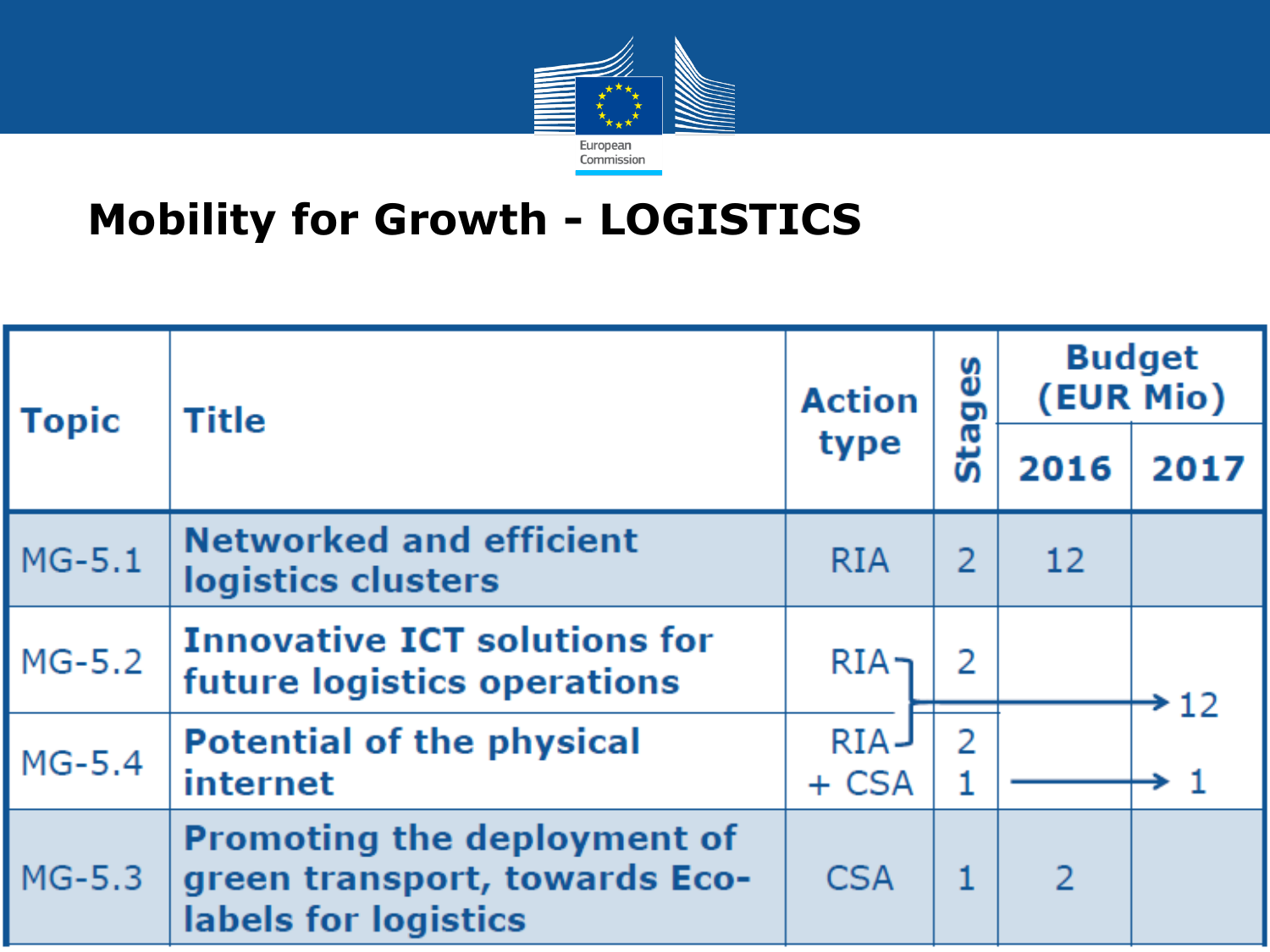

## **Mobility for Growth - ITS**

| <b>Topic</b> | Title                                                                                                           | <b>Action</b> | စ္မ<br>o<br>œ<br>type | <b>Budget</b><br>(EUR Mio) |      |
|--------------|-----------------------------------------------------------------------------------------------------------------|---------------|-----------------------|----------------------------|------|
|              |                                                                                                                 |               |                       | 2016                       | 2017 |
| $MG-6.1$     | <b>Innovative concepts, systems</b><br>and services towards 'mobility<br>as a service'                          | <b>RIA</b>    |                       | 25                         |      |
| $MG-6.2$     | Large-scale demonstration(s)<br>of cooperative ITS                                                              | <b>IA</b>     |                       |                            |      |
| MG-6.3       | <b>Roadmap, new business</b><br>models, awareness raising,<br>support and incentives for the<br>roll-out of ITS | <b>CSA</b>    |                       | 5                          |      |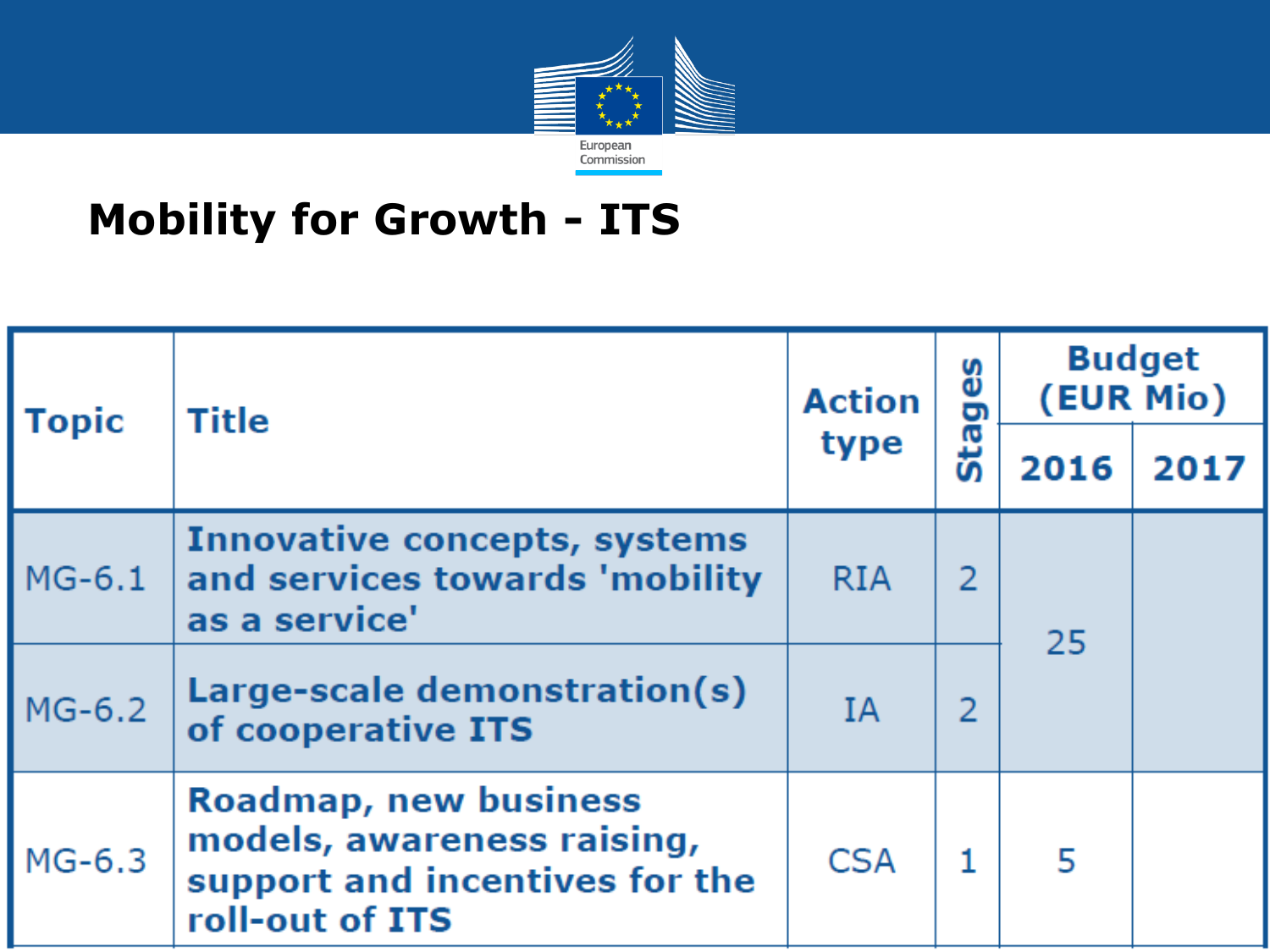

## **CALL: Automated Road Transport - priorities**

## **Vehicle-driver interface**

- **User and social acceptance**
- **Connectivity for advanced level of automation**
- **Road infrastructure**
- **Automation Pilots**
- □ Safe AD systems in complex traffic situations
- **Detect vehicle location and environment**

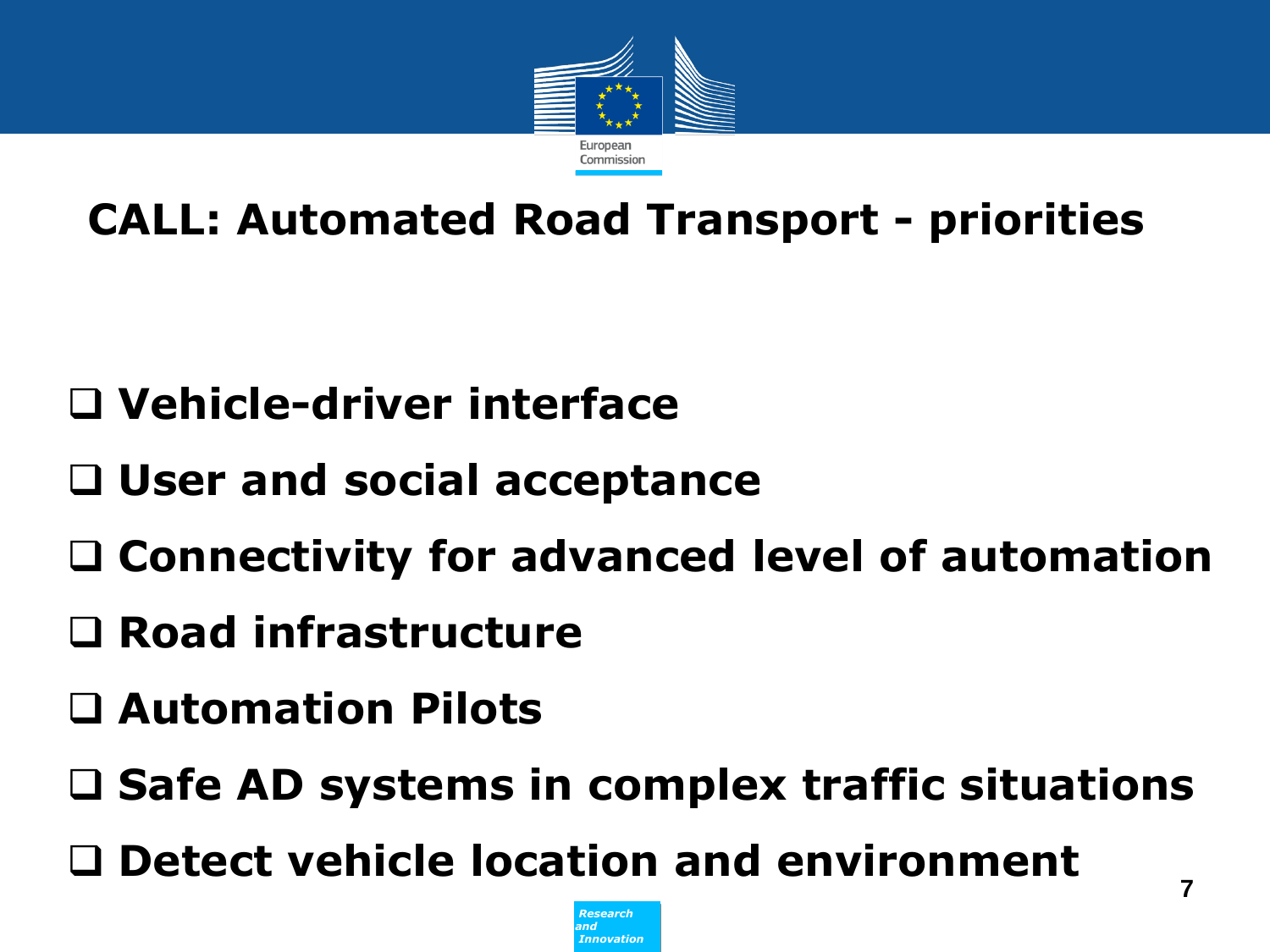

## **Automated Road Transport - Topics**

| <b>Topic</b>  | <b>Title</b>                                                                                                                                        | <b>Action</b> | S<br>ğ,    | <b>Budget</b><br>(EUR Mio) |      |
|---------------|-----------------------------------------------------------------------------------------------------------------------------------------------------|---------------|------------|----------------------------|------|
|               |                                                                                                                                                     | type          | <b>Sta</b> | 2016                       | 2017 |
| <b>ART-02</b> | <b>Automation pilots for passenger cars</b>                                                                                                         | ΙA            | 2          |                            |      |
| ART-04        | Safety and end-user acceptance aspects<br>of road automation in the transition<br>period                                                            | <b>RIA</b>    | 2          | 48                         |      |
| <b>ART-05</b> | Road infrastructure to support the<br>transition to automation and the<br>coexistence of conventional and<br>automated vehicles on the same network | <b>RIA</b>    | 2          | 13                         |      |
| <b>ART-06</b> | Coordination of activities in support of<br>road automation                                                                                         | <b>CSA</b>    | 1          | 3                          |      |
| <b>ART-01</b> | ICT infrastructure to enable the transition<br>towards road transport automation                                                                    | IΑ            | 2          |                            |      |
| <b>ART-03</b> | Multi-Brand platooning in real traffic<br><b>conditions</b>                                                                                         | IΑ            | 2          |                            | 50   |
| <b>ART-07</b> | <b>Full-scale demonstration of urban road</b><br>transport automation                                                                               | IΑ            | 2          |                            |      |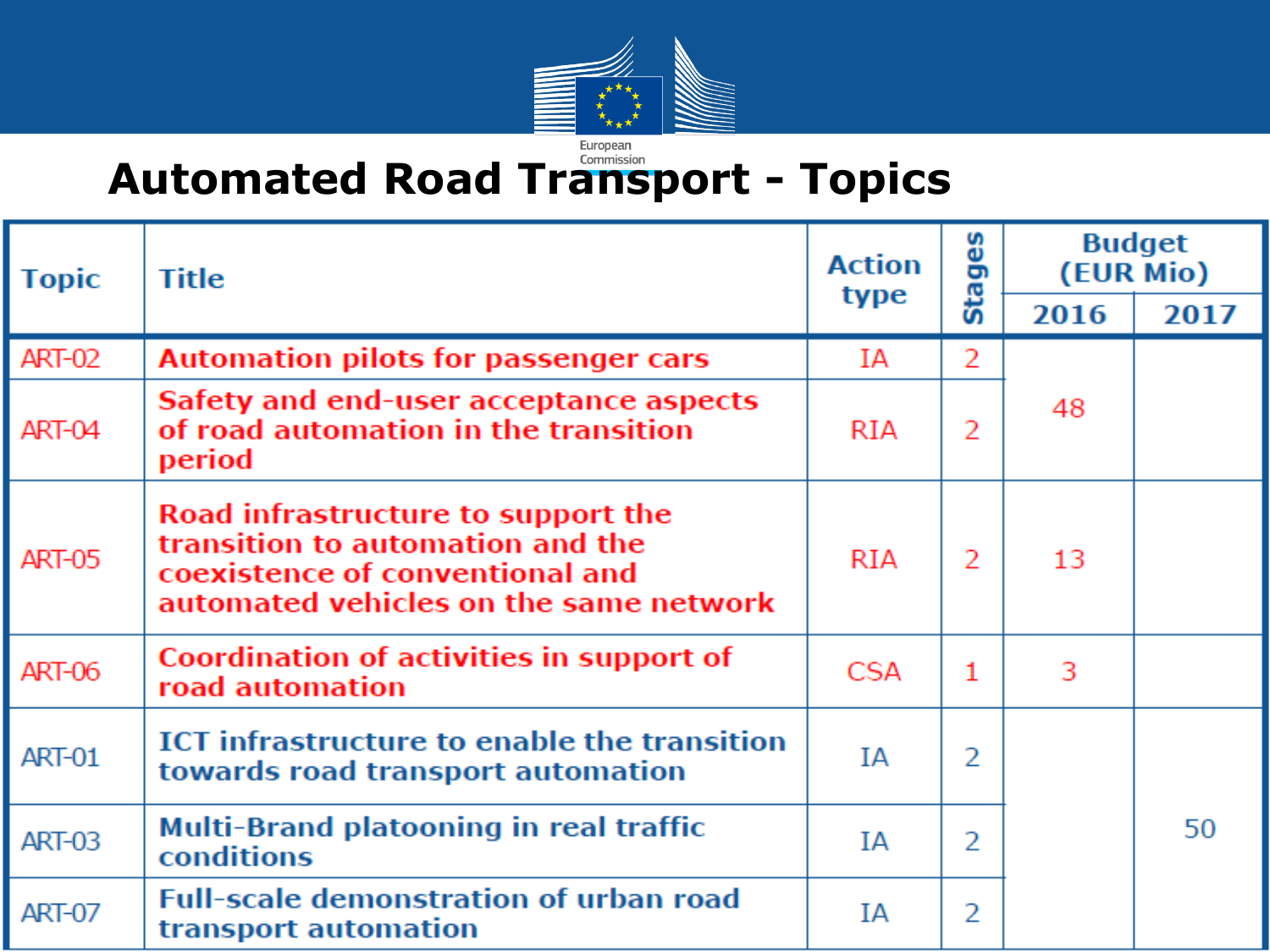

## **ART 02 - Automation pilots for passenger cars**

**Challenge** 

**Test automated cars in mixed traffic situations on public roads** 

#### **Scope**

**• Test readiness and reliability of automated driving technologies for passenger cars in Field Operational Tests (FOTs)** 

- **Evaluate effects of AD systems in a mixed traffic environment and under different conditions**
- **Expected impact**
- **Demonstrate impacts in terms of road safety, transport management, energy use, etc.**
- **Better knowledge about user acceptance and behaviour**

**Estimated budget per proposal: EUR 18-36 Mio** 

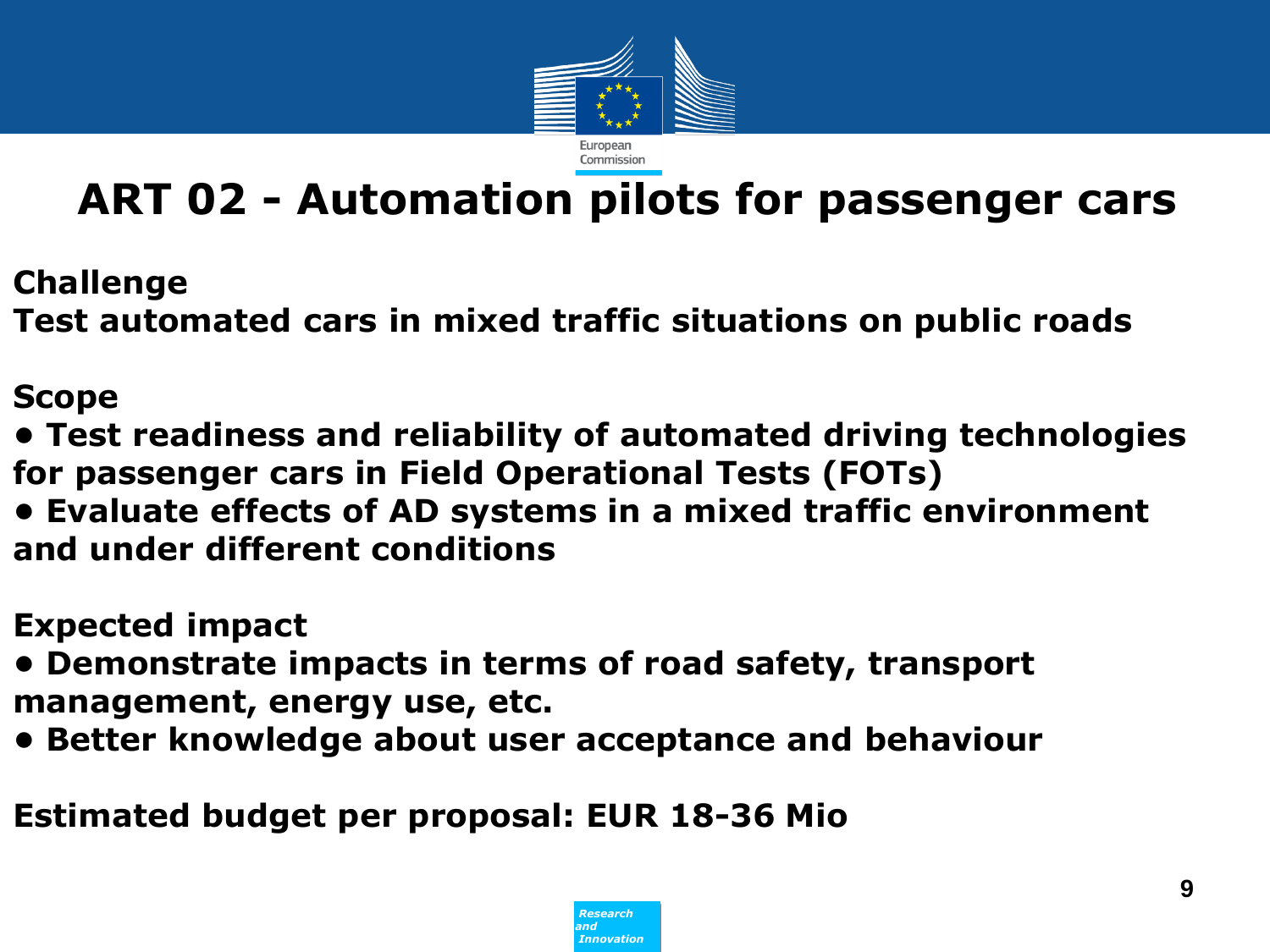

## **ART 04 - Safety and end-user acceptance aspects**

**Challenge**

**• Develop automated driving technologies which are fully accepted by the users** 

**• Ensure safety of automated driving systems (level 3) in all kinds of traffic situations** 

#### **Scope**

**• Analyse user requirements, expectations and concerns related to the use of automated driving systems** 

- **Design safe human-machine interface and driver monitoring strategies**
- **Develop fail-safe/fault tolerant systems and solutions for safe operations of AV in complex and mixed traffic situations**

#### **Expected Impact**

**• AD systems which are fully safe, reliable and in line with user expectations** 

**• Proper validation procedures for automated driving systems to test functional safety and performance**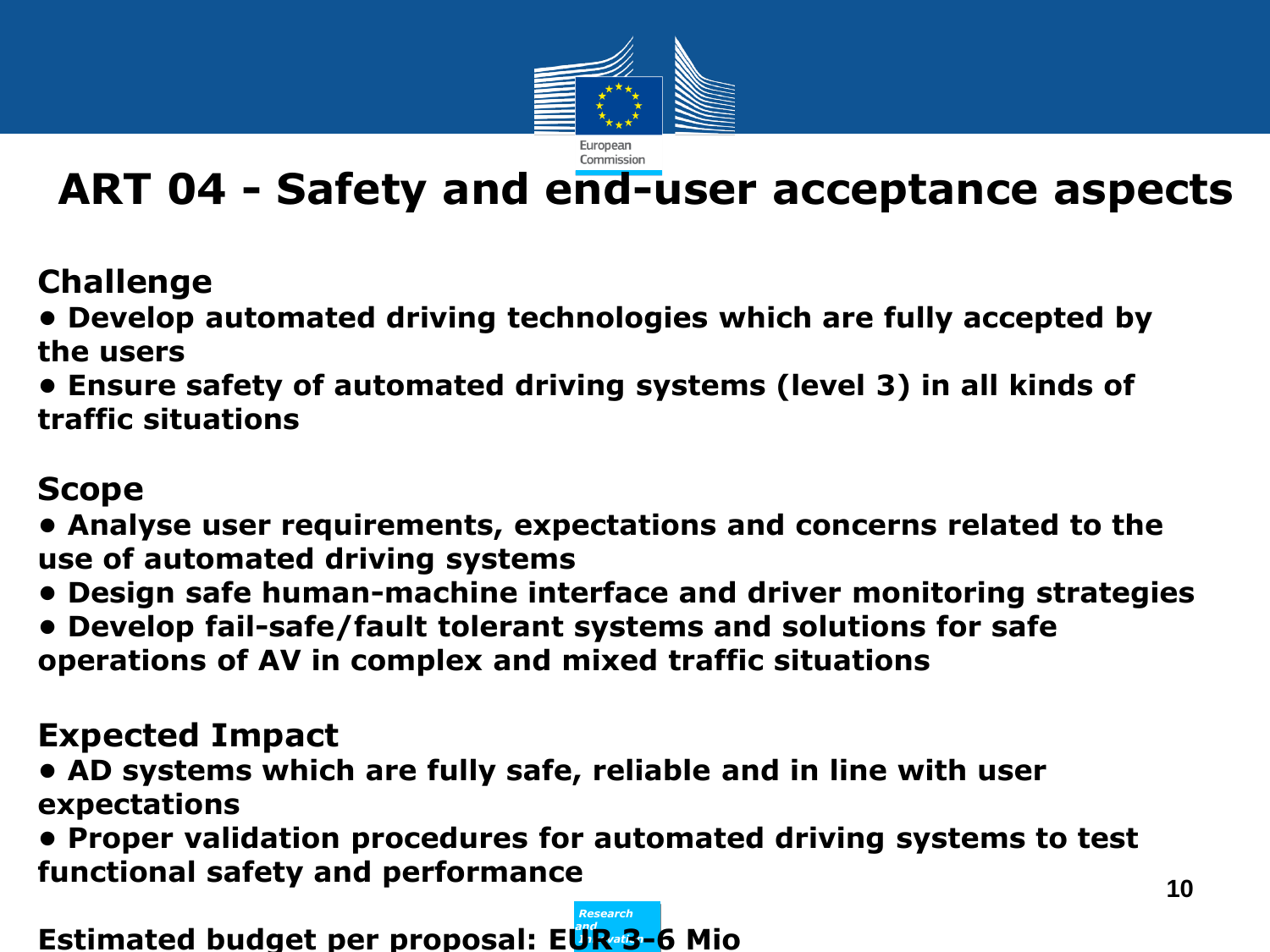

## **ART 05 - Road infrastructure to support Automated Driving**

#### **Challenge**

**Establish road infrastructure conditions to allow safe automated driving in the transition period**

#### **Scope**

- **New methods of traffic flow modelling**
- **Design, upgrading and adaptation of "hybrid" infrastructure**
- **Required forms of visual and electronic signalling and optical guidance**
- **Best ways to enlarge the electronic road horizon for AVs**
- **New safety performance criteria for road infrastructure**

#### **Expected impact**

**Support stepwise introduction of automated driving by innovative modelling, design and engineering of road infrastructure** 

**Estimated budget per proposal: EUR 2-5 Mio** 

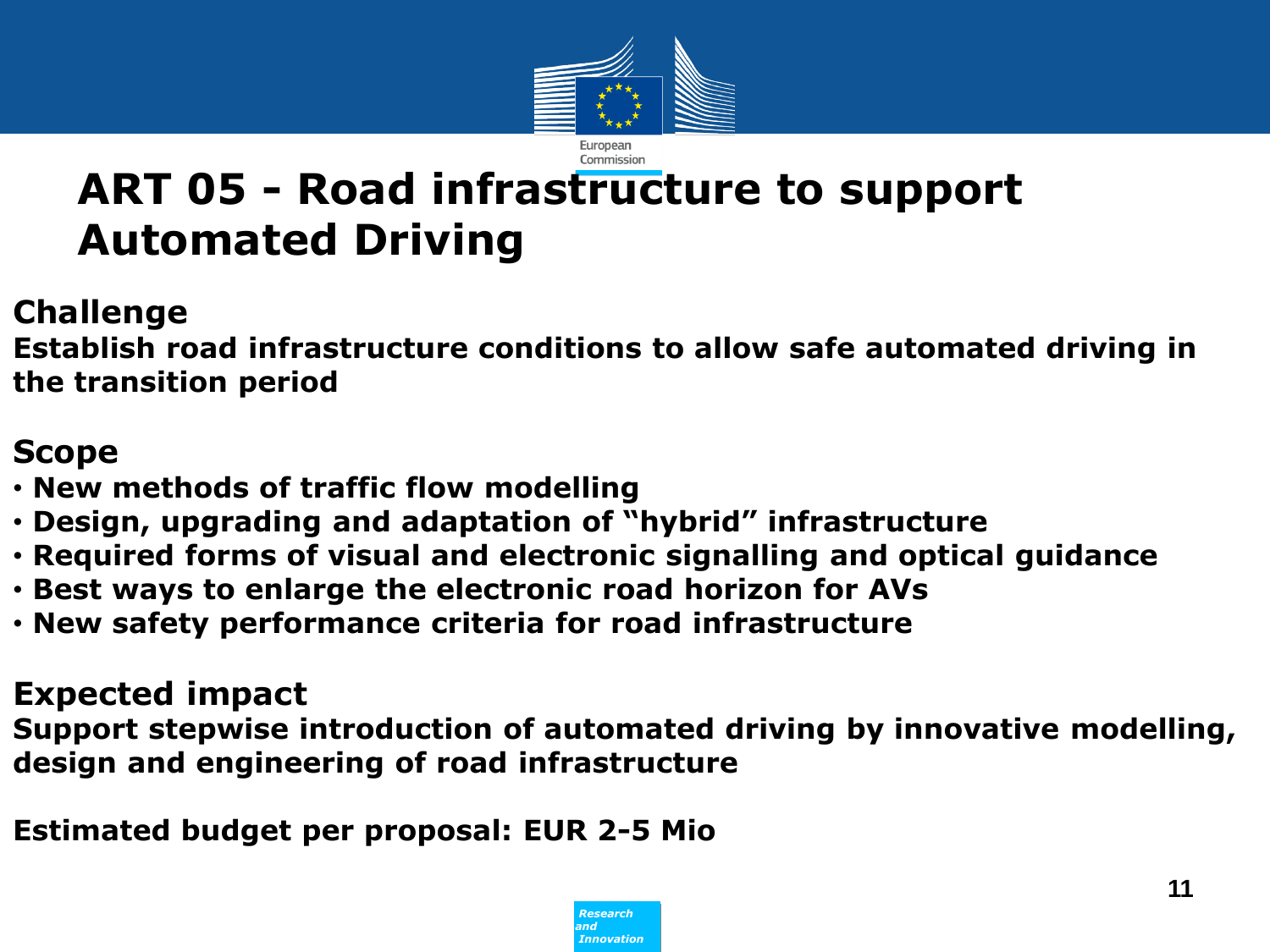

## ART 06 - Coordination of activities in support of **road automation**

**Challenge** 

**More coordinated approach of Automated Vehicles testing More efficient sharing of data and experiences of different FOTs** 

**Scope (proposals should address 1, 2 or both areas) Area 1 Solid knowledge base on all ongoing R&D Forum for National & European stakeholders Support international cooperation activities (USA, Japan)** 

**Area 2 Platform of data exchange of FOT Strategy for sharing and exploiting collected data in National, European and international FOTs** 

#### **Expected impact**

**Provide comprehensive picture of the state of the art in terms of R&D in automated road transport Better visibility, comparability and transferability of available results and data from FOTs** 

*Polimated budget per proposal: EUR 0,5-3 Mio*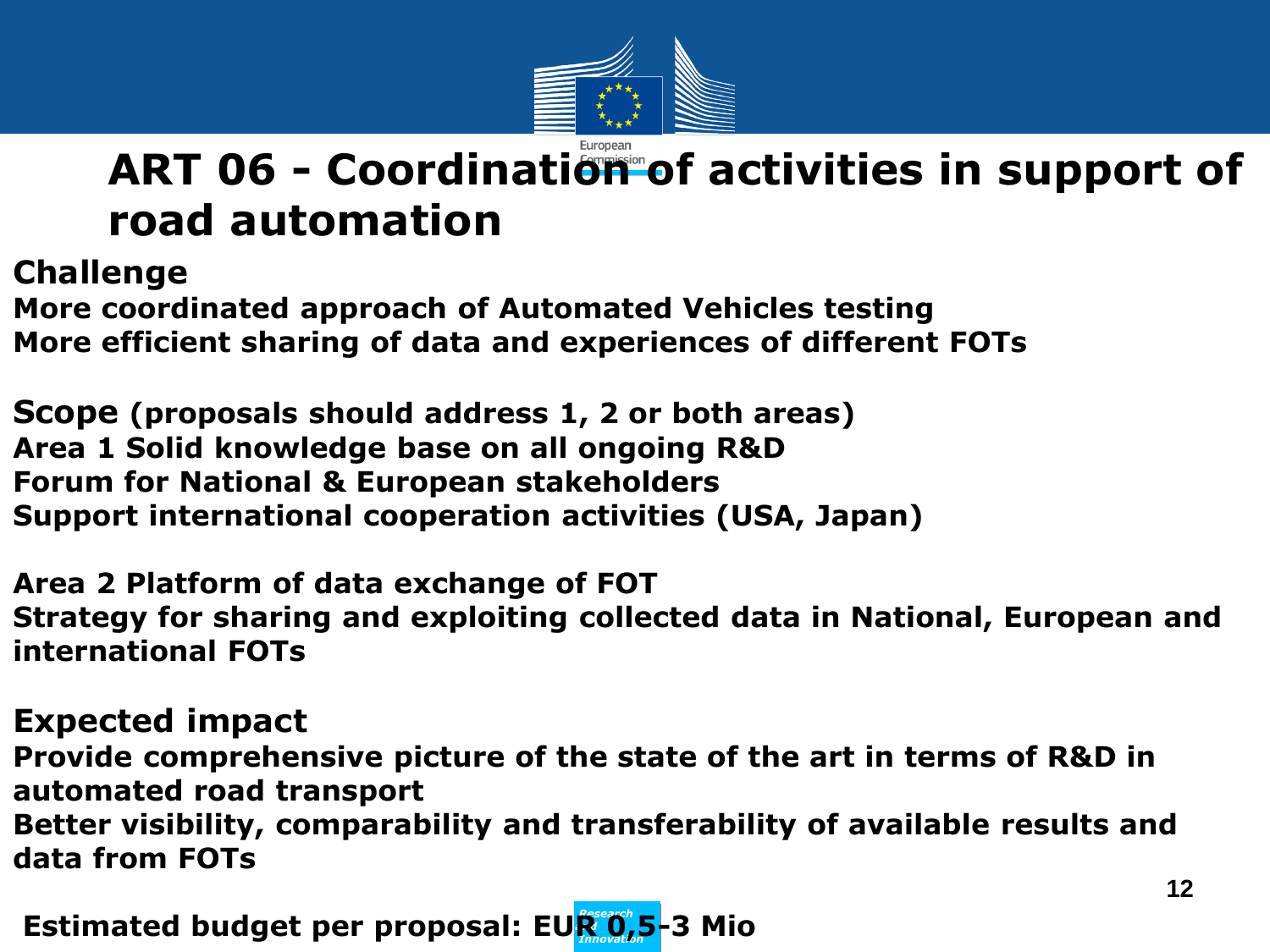

## **TWINNING - Road vehicle automation**

- **EC and US DOT encourage twinning to exchange knowledge and experience and exploit synergies**
- **Twinning activities are on voluntary basis**
- **Full flexibility for defining twinning activities**

**Examples for twinning activities: exchanges of information, data, visits, methodologies, researchers, results, joint workshops, publications etc.** 

**In the proposal phase: 1st stage proposal: broadly outline planned areas for twinning with US organisations**

**2nd stage proposal: specify the workpackages and tasks for "twinning" activities with US organisations No need to specify US organisations in the proposal** 

**Twinning is foreseen only for a selected number of topics** 

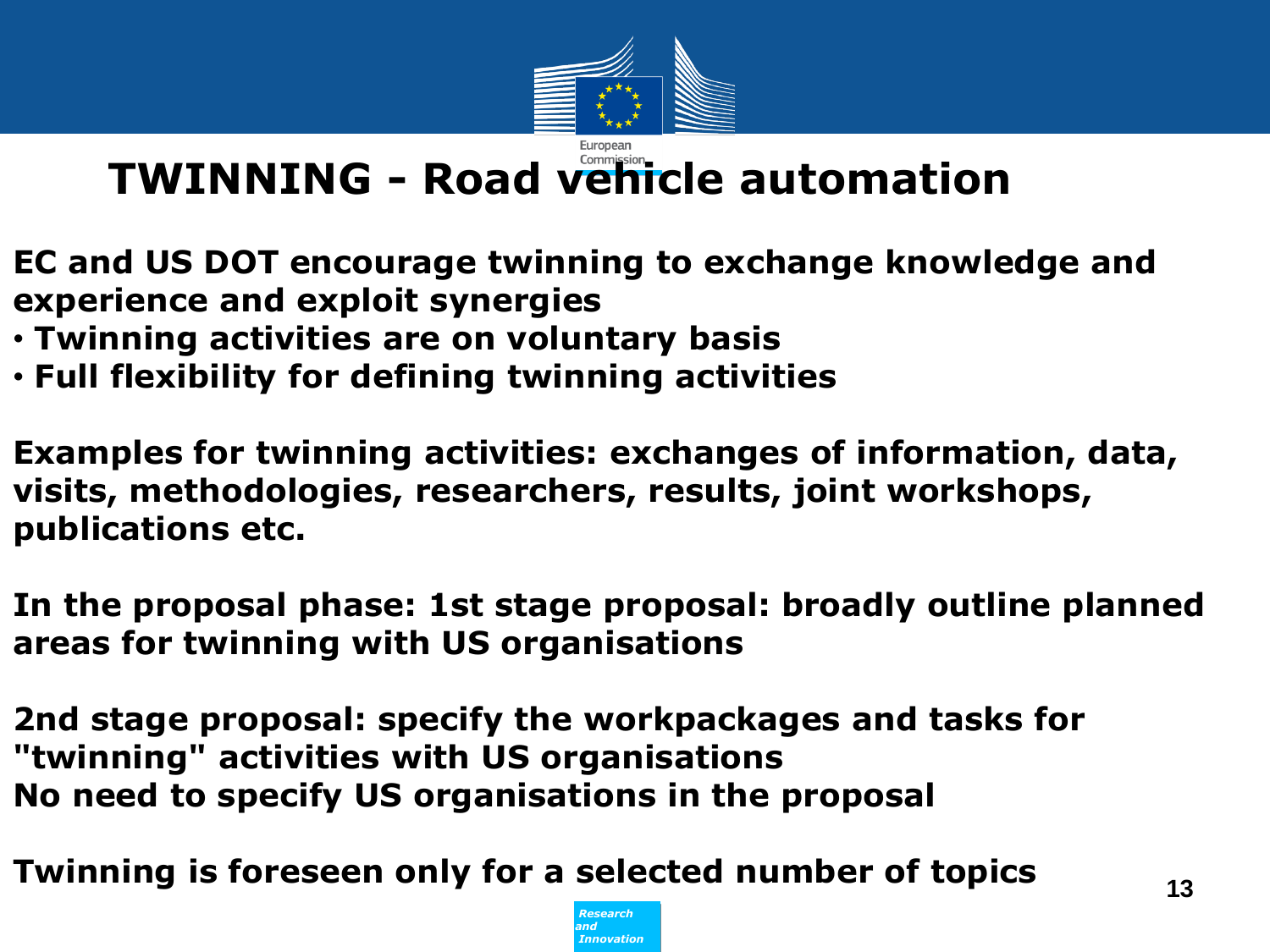

## **Green Vehicles – Topics**

| <b>Topic</b> | <b>Title</b>                                                                                                            | <b>Action</b><br>type | စ္မ<br><b>Stag</b> | <b>Budget</b><br>(EUR<br>Mio) |
|--------------|-------------------------------------------------------------------------------------------------------------------------|-----------------------|--------------------|-------------------------------|
|              |                                                                                                                         |                       |                    | 2016                          |
| $GV-02$      | <b>Technologies for low emission light duty</b><br>powertrain                                                           | <b>RIA</b>            | 1                  | 65                            |
| $GV-03$      | System and cost optimised hybridisation of road<br>vehicles                                                             | ΙA                    | 1                  |                               |
| $GV-11$      | <b>Stimulating European research and</b><br>development for the implementation of future<br>road transport technologies | <b>CSA</b>            | 1                  | 3,5                           |
| $GV-12$      | <b>ERA-NET Co-fund on electromobility</b>                                                                               | ERA-<br><b>NET</b>    | 1                  | 10                            |

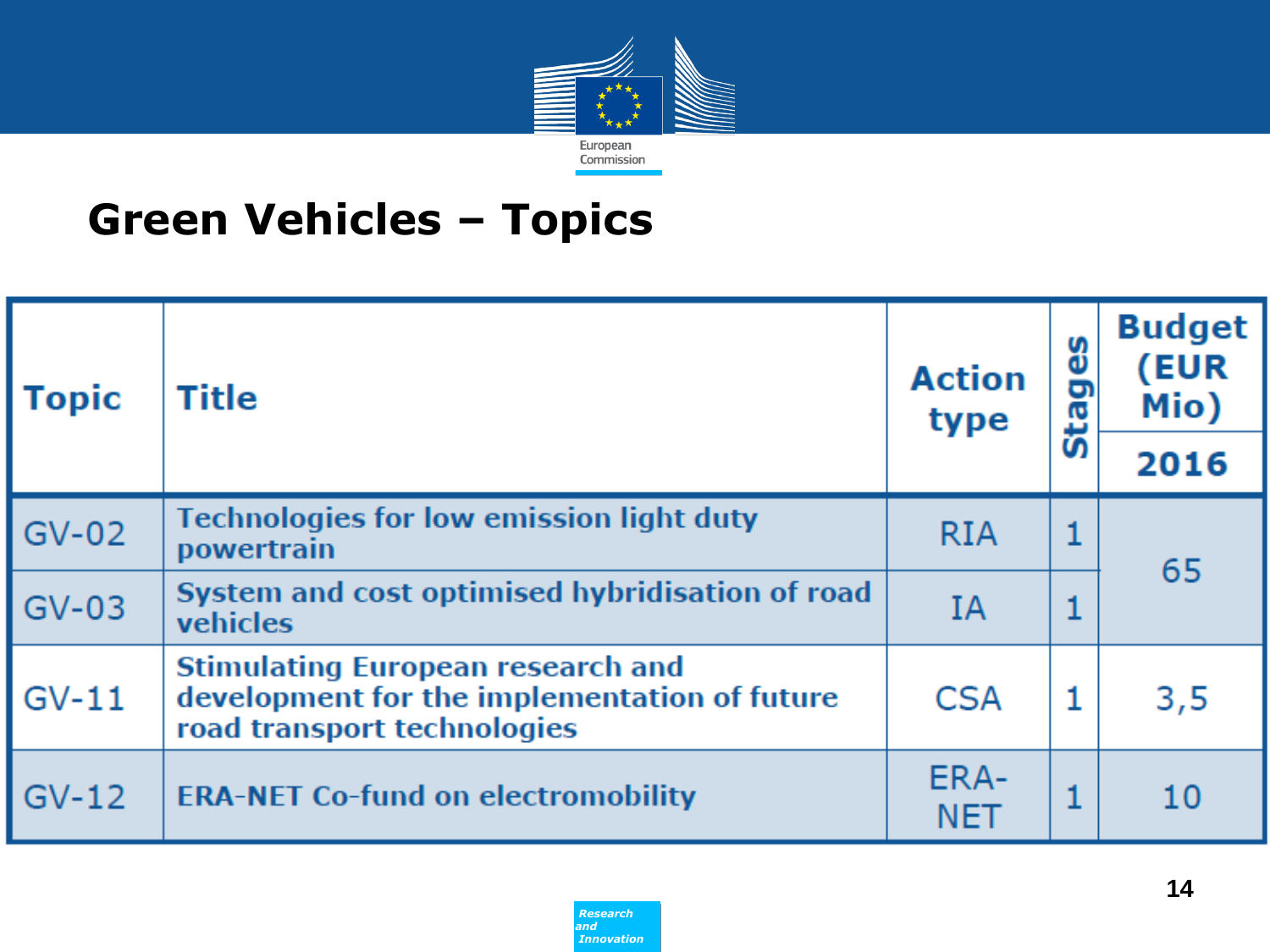

## **GV 02 - Technologies for low emission light duty powertrains**

**Challenge** 

**Increasingly stringent emission standards, but real driving emissions not sufficiently reduced** 

#### **Scope**

**Addressing optimal combination of innovative engine and aftertreatment technologies Future combustion engines for electrified powertrains Support for improved regulation of nanoparticles below 23 nm** 

**Expected impact Reduce CO2 and polluting emissions in real driving conditions** 

**Estimated EC contrib. per proposal: EUR 5-10 Mio International Cooperation (Japan, US) encouraged**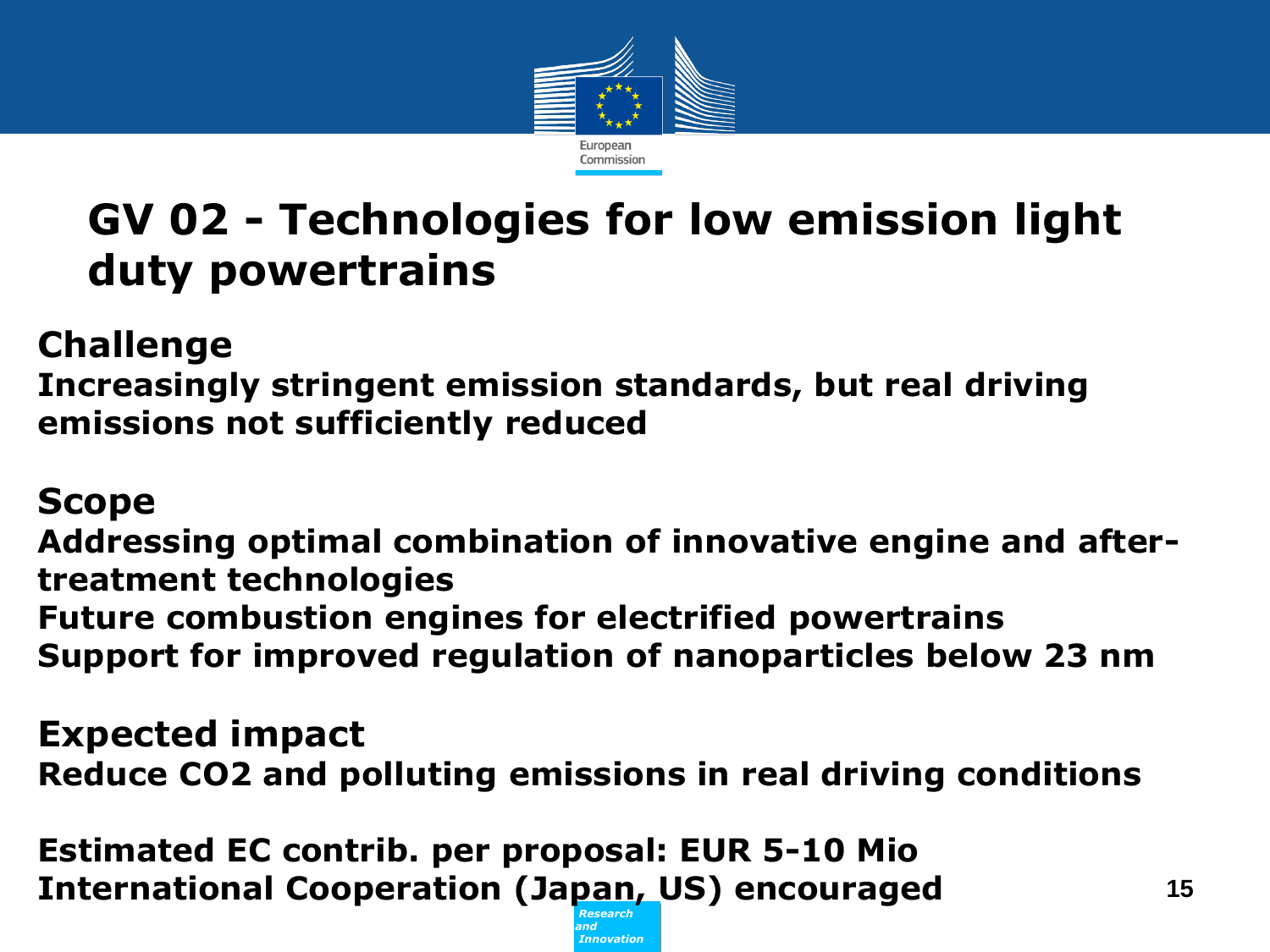

## **GV 03 - System and cost optimised hybridisation of road vehicles**

**Challenge** 

**Reducing cost and complexity of pure hybrid, plug-in hybrid and range extended electric vehicles**

#### **Scope**

**Identify potential for cost reduction by technical simplification of powertrain for light-duty and / or heavy-duty vehicles** 

**Expected impact Cost reduction allowing for higher market penetration of hybrid vehicles**

**Estimated EC contrib. per proposal: EUR 7-10 Mio** 

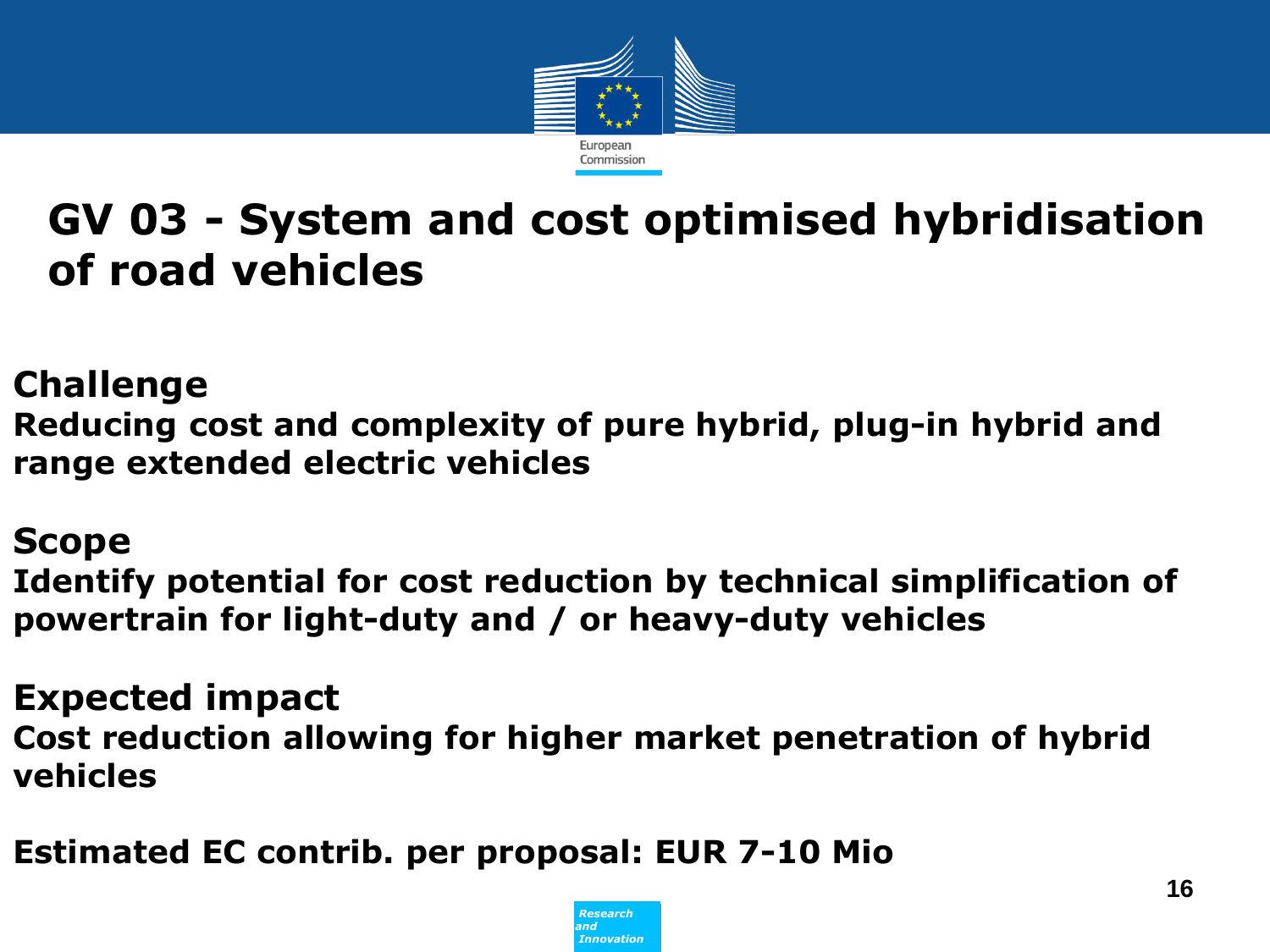

## **Horizon prize for the cleanest engine**

**Challenge** 

**• Helping the development of technologies to reduce emissions of pollutants in real driving conditions**

### **Scope**

**• Two prizes addressing (A) the existing fleet (retrofittable technology) and (B) future vehicles** 

**Expected impact** 

**• Reduce noxious emissions**

**Indicative budget: EUR 1,5 (A) + 3,5 (B) Mio** 

**Target audience: individuals, SMEs, research centres, universities, suppliers of components, car manufacturers**

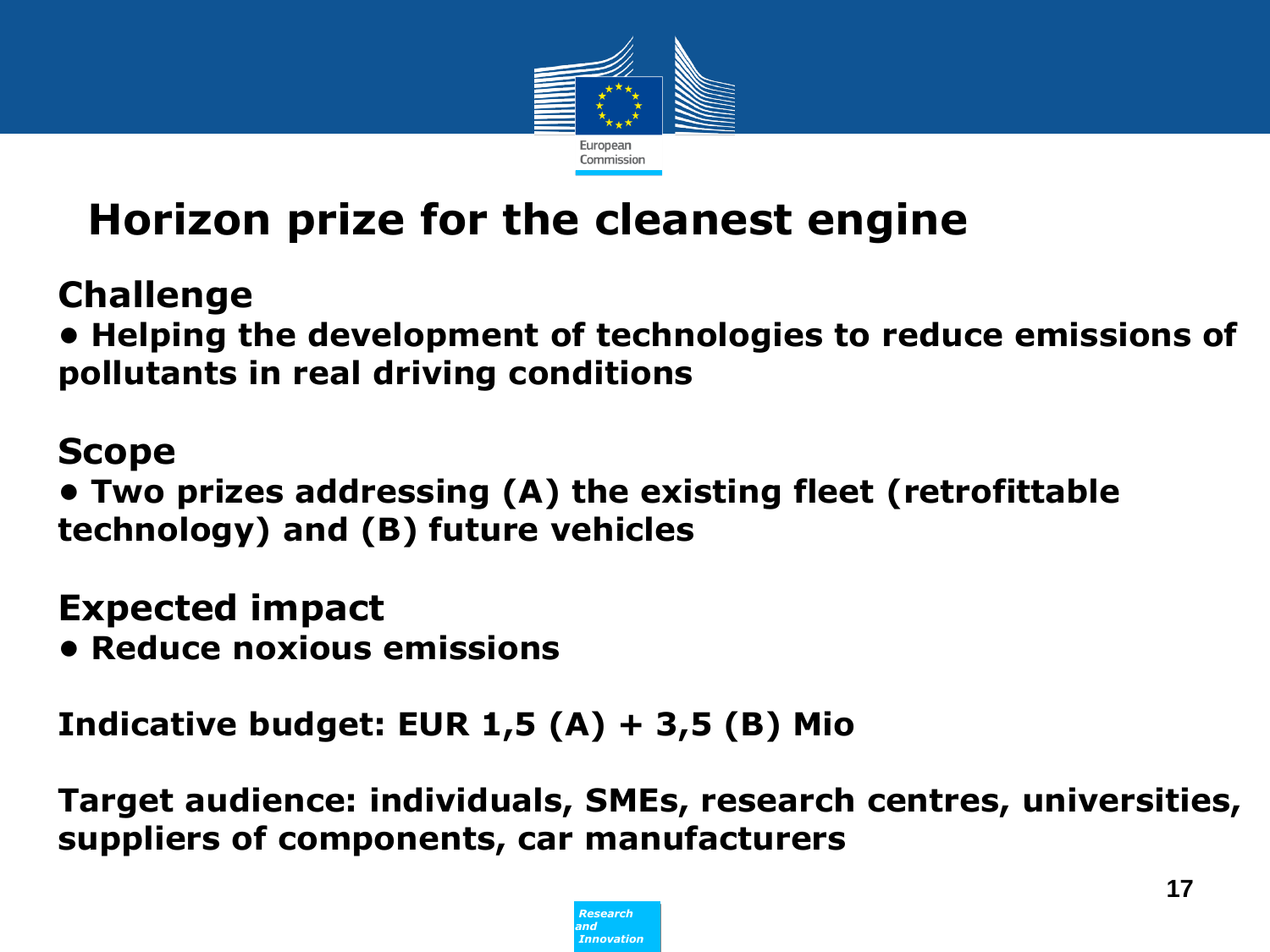# ETNA Plus - Partner Search Tool

## **ETNA Plus – European Transport Network Alliance**

Check out the Services:

- *Partner Search Tool*
- Funding Map
- Webinars
- ETNA Academy



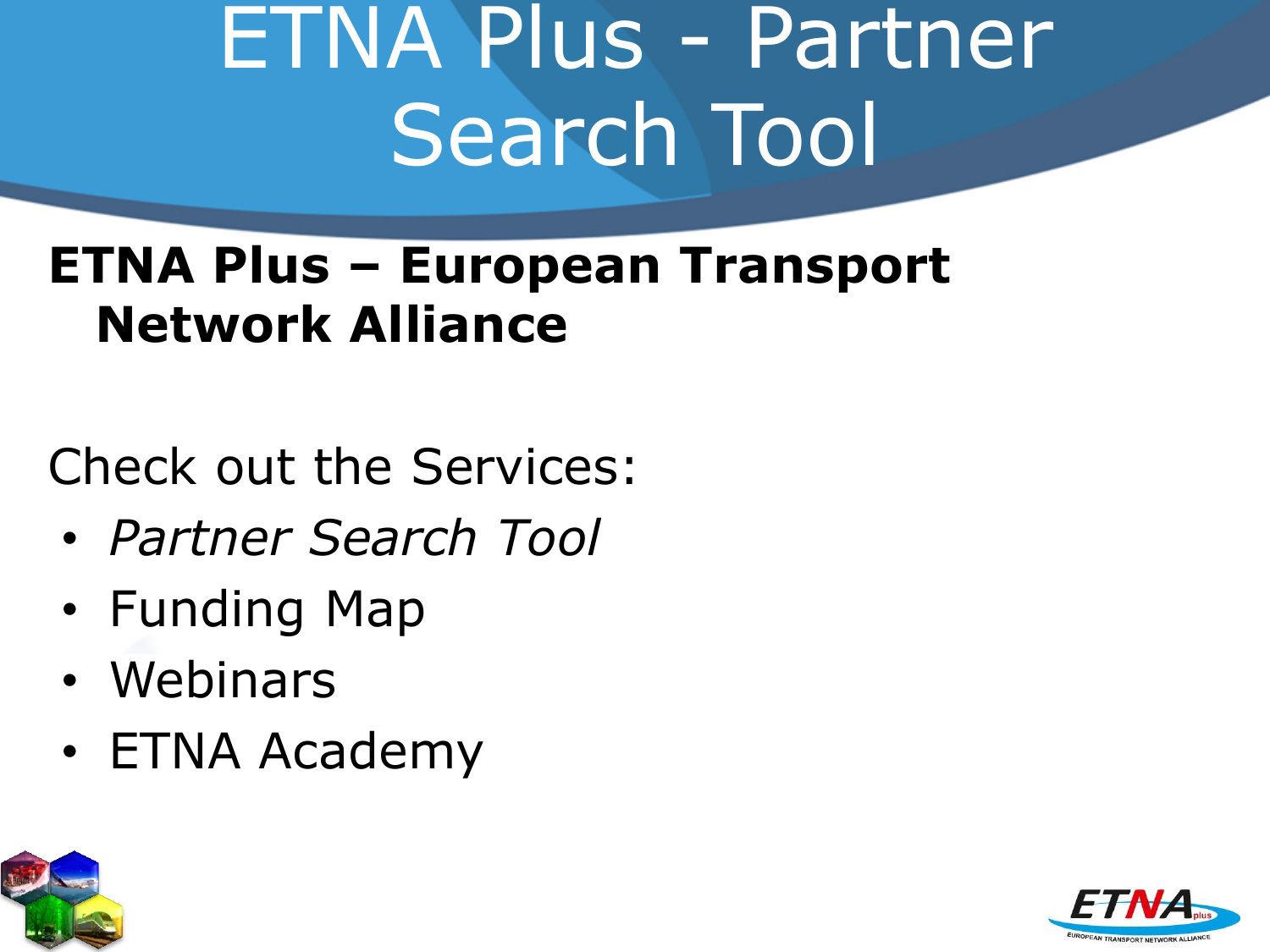

#### **Find out more on H2020:**

#### **www.ec.europa.eu/research/horizon2020 www.ec.europa.eu/research/participants/portal/page/home**

**ETNA Plus http://www.transport-ncps.net**